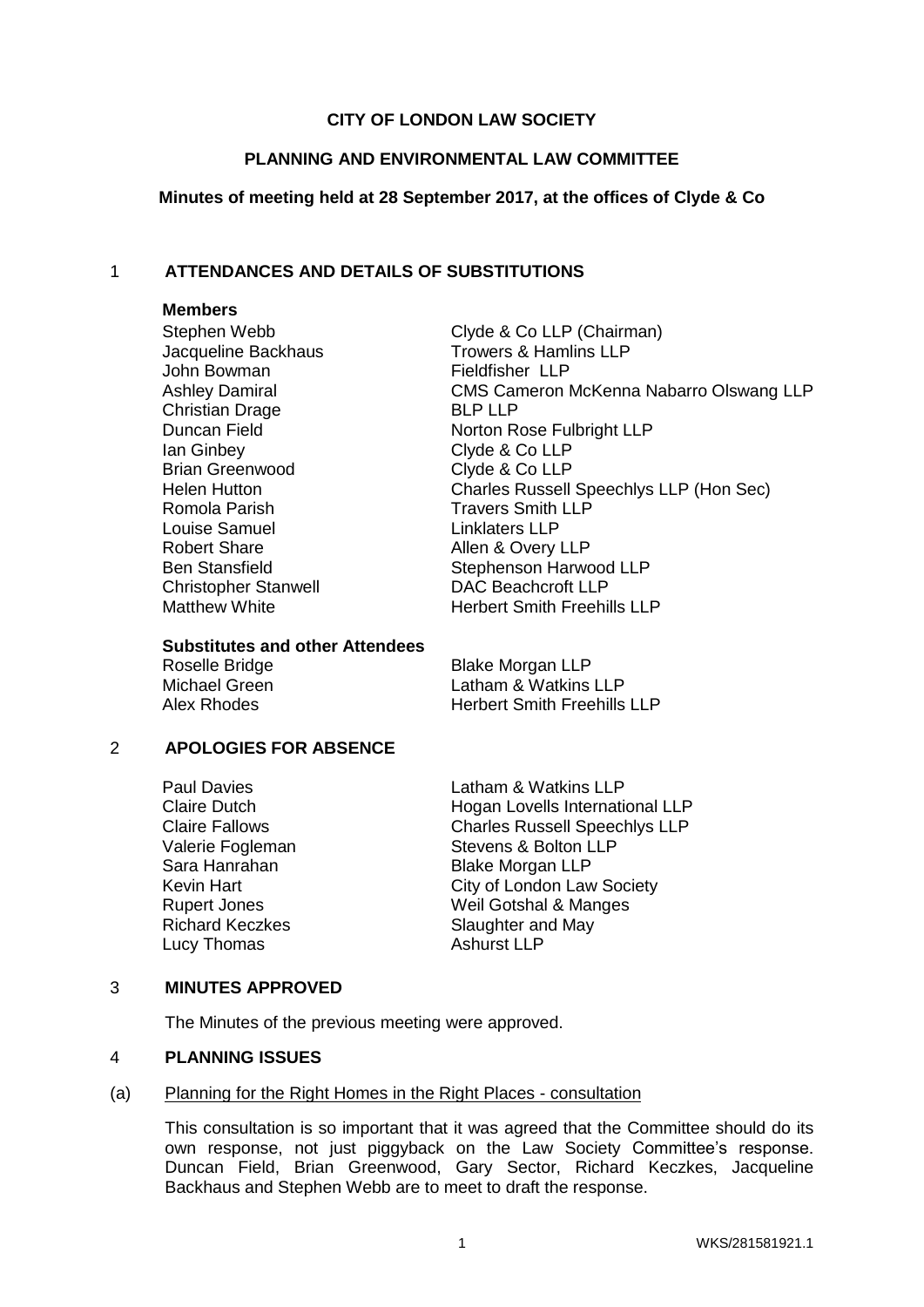The Committee noted that there is nothing ground breaking in the consultation. Duncan Field however pointed out an issue of concern regarding the relationship between local and neighbourhood planning. While mention had been made of Ministers suggesting the scrapping of local plans altogether and the consequential increased importance of neighbourhood plans, it was however noted that DCLG etc is making it clear that both levels of plan are currently to stay. *[Please note – Steve Quartermain confirmed, in his talk immediately after our meeting, that DCLG's intention is for local plans to continue, but that increased flexibility may be brought in, so communities themselves could perhaps decide to remove local plans in the future].*

Ministers are aspiring for complete coverage of England by neighbourhood plans next year, but only 350 have been adopted so far. Where neighbourhood plans are already in place, there are still frequently issues due to conflict between neighbourhood and local plans.

## (b) Raynsford Review of Planning

Hugh Ellis had given a presentation on this and will be driving the review forward. This is a huge scale operation. Hugh Ellis spoke about looking into starting the planning system from scratch again. He has suggested using zoning instead of local plans etc.

William Upton's legal review will feed into the Raynsford review and be a part of it.

The Committee will invite Hugh Ellis and William Upton to speak to us at the next meeting. Matthew White has been in touch with Hugh Ellis via email already.

#### (c) Mortgagee exclusion clauses in S.106s - update

Robert Share and Alex Rhodes discussed their work on drafting model clauses which are workable for mortgagees/receivers and which hopefully the Committee will then adopt. Once the model provision has been agreed by the Committee, the plan is then to take the drafting to a number of London Boroughs, to discuss their concerns/try to ensure they accept it.

The key mortgagee issues which have arisen since the 2010 model s.106 wording was agreed are:-

- All S.106s should cover future mortgagees and receivers, including where there are no mortgagees at the time the document is completed; and
- Ranking of charges.

Robert said the latter should be discussed with the Council of Mortgage Lenders.

The priority position is worsening now and, due to the amalgamation of the Borough legal teams for Westminster, RBKC and Hammersmith and Fulham, it is becoming a tricky issue for all three of those boroughs, depending on which lawyer is acting.

The concerns apparently result from an incident in Hammersmith where the receiver managed to disclaim liability and took free of the S.106. The Committee needs to try to find out more details of the issue, in order to address it properly.

In addition to the insistence for this wording when negotiating section 106s in the triborough set up above, Islington and some other London boroughs are sometimes also raising this issue. Louise Samuel has seen an example in Islington recently, where future mortgagees are covered.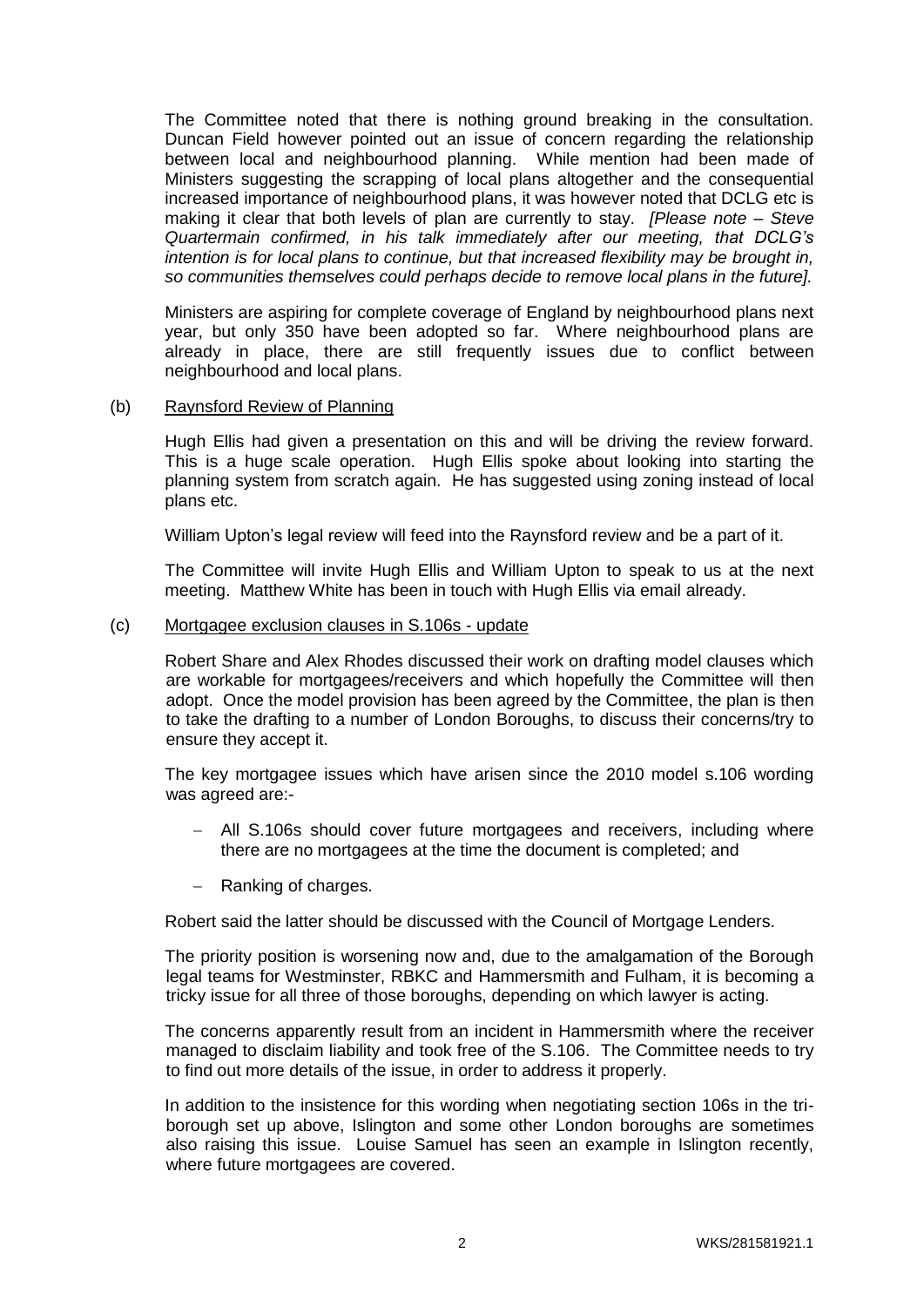This is only really an issue in five or so boroughs in London. Outside of London one generally includes a standard clause in the section 106 drafting and it is usually agreed.

The aim of the work carried out by Robert and Alex is to try to make developments happen, not to stop banks financing.

Details of issues in section 106s from banks would be helpful here. Banks' lawyers should offer two main points. A draft paper from Robert and Alex, with the suggested wording, will be available at the next meeting.

There was a call for an updated standard draft section 106 agreement generally. Pat Thomas was very involved in drafting the last standard section 106, with David Brock, but that document is now rather out of date. There seems to be no intention currently for the Law Society to stand behind another section 106 draft.

#### (d) Mayor's Affordable Housing and Viability SPG

Public land issues - 50% or 35% affordable housing rule – fast track system. It is becoming a very inflexible system.

Josh Risso-Gill was in a meeting (in week commencing 18 September) with the GLA, which is calling this change "streamlining" for affordable housing drafting in section 106s. But he and Matthew White are viewing this issue rather differently and so are to lead the charge on behalf of the Committee on this rise.

Some Committee Members are experiencing difficulty where the amount of affordable housing was previously agreed with the Council, but the Council has now suddenly had to change tack due to the Mayor's paper appearing and are now demanding more. Louise Samuel had a case where 18% had been agreed, but the Council then suddenly said 35% was essential.

Some local authorities have even higher percentage rates than the Mayor.

Is there support for Build to Rent? Councils seem to be more flexible about the type of accommodation being provided. But, as it does not meet all the affordable housing criteria, the developer cannot get consent quickly via the fast track route.

Duncan Field - GLA is being quite supportive of Build to Rent schemes, despite a smaller proportion of social housing being provided. Some Councils say they are "not expecting any Build to Rent" to be built out in their boroughs – how does that fit with housing projections?

## (e) Air Quality Plans – Impacts on planning

The Committee noted the recent Air Quality Plan submitted by the Government to Europe in July and then the Mayor of London's plan circulated in August.

A new toolkit was produced by Defra in March 2017 to help local authorities to understand the obligations on them imposed.

Progress of the new plan will depend to a certain extent on whether there is an (expected) new JR challenge of the UK's plan by Client Earth.

How will the Government deal with air quality in its Heathrow expansion plans? The Canterbury Local Plan was challenged on Air quality grounds (results of that JR challenge are expected in November).